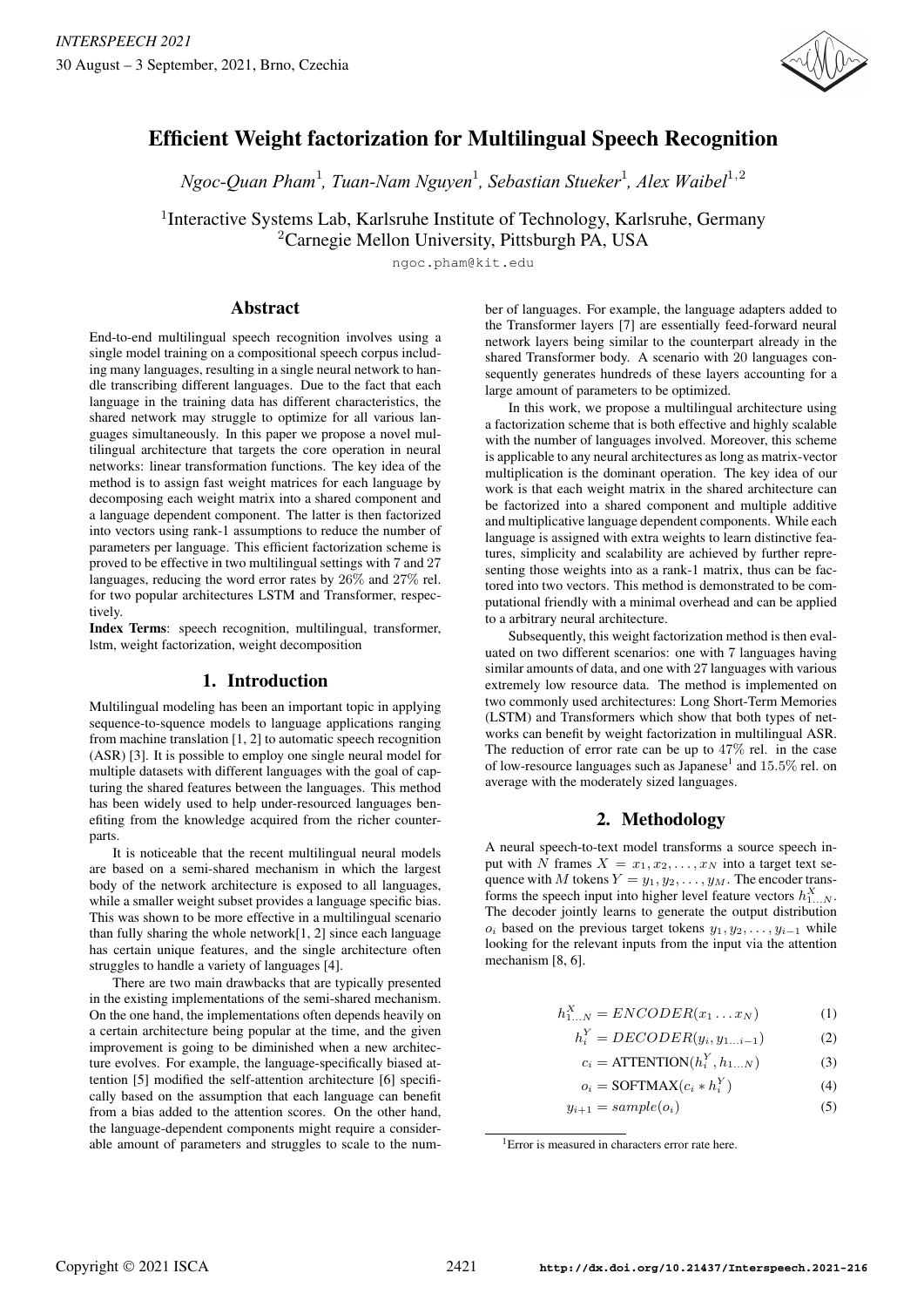Notably, there is a large variety of model architectures that implement this encoder-decoder design. The core networks in the encoder and decoder range from LSTM [9], convolution/TDNN [10, 11] to self-attention [12] or even a mix of the above [13]

The universal multilingual framework [1, 2] employs a single model to learn on a joint training dataset containing multiple languages, which is different than the predating multi-way encoder-decoder approach [14].

#### 2.1. Multilingual weight composition

It can be seen that, the common ground of the aforementioned architectures is the usage of linear combinations of lower level features  $X \in R^D$  which can be expressed as the matrix multiplication between input  $X$  and a weight matrix  $W$ . For example, the LSTM contains four different projections for its forget, input, output gates and candidate content [15], as can be seen in Equation 6.

$$
f_t = sigmoid(W_{fx}^\top X_t + W_{fh}^\top H_{t-1} + b_f)
$$
 (6)

$$
i_t = sigmoid(W_{ix}^\top X_t + W_{ih}^\top H_{t-1} + b_i)
$$
 (7)

$$
\hat{c}_t = \tanh(W_{cx}^\top X_t + W_{ch}^\top H_{t-1} + b_c) \tag{8}
$$

$$
o_t = sigmoid(W_{ox}^{\top}X_t + W_{oh}^{\top}H_{t-1} + b_o)
$$
\n(9)

Similarly, the main components of the Transformer layers are self-attention layers and feed-forward layers. While the latter are fundamentally two layers of linear projections, the former is also comprised of linear projections that generate queries  $Q$ , keys  $K$  and values  $V$  from the input  $X$ :

$$
= W_Q^\top X \tag{10}
$$

$$
K = W_K^\top X \tag{11}
$$

$$
V = W_V^\top X \tag{12}
$$

$$
SelfAtt(X) = softmax(QK^{\top})V \tag{13}
$$

 $Q$ 

The main idea here is that each matrix multiplication  $Y =$  $W<sup>T</sup>X$  in the multilingual model can be decomposed into a function of shared weights  $W_S$  and additional language dependent weights  $W_{ML}$  and  $W_{BL}$ 

$$
Y = (W_S \cdot W_{ML} + W_{BL})^\top X \tag{14}
$$

$$
= (W_S \cdot W_{ML})^\top X + W_{BL}^\top X \tag{15}
$$

Here the added weights include the first multiplicative term  $W_{ML}$  that directly change the magnitude and direction of the shared weights  $W_S$  and the biased term  $W_{BL}$  provides the network with a content-based bias depending on the input features  $X$ . Each language maintains a distinctive set of  $W_{ML}$  and  $W_{BL}$  so that the whole architecture is semi-shared.

#### 2.2. Factorization

There is, however, an obstacle that both  $W_{ML}$  and  $W_{BL}$  require to be the same size with  $W<sub>S</sub>$ , which makes the language dependent weights dominate the shared weights, while the intuition is the opposite. Fortunately, it is possible to use rank-1 matrices  $\overline{W} \in \mathbb{R}^{D_{in} \times D_{out}}$  that can be factorized into vectors [16, 17], for example with two vectors  $r \in R^{D_{in}}$  and  $s \in R^{D_{out}}$  such

that  $\overline{W} = rs^{\top}$  which reduces the number of parameters from  $D_{in} \times D_{out}$  to  $D_{in} + D_{out}$ .

One drawback in this method is the lacking representational power of Rank-1 matrices. One solution is to modify the factorization into using  $k$  vectors per language so that there are  $k$  independent weight factors followed by a summation, which increases the rank of the additional weight matrices.

$$
\bar{W} = \sum_{i}^{k} r_i s_i^{\top} \tag{16}
$$

#### 2.3. Computational cost

The factorization above is applied to both  $W_{ML}$  and  $W_{BL}$ to ensure that the dominated force is still the shared weights, while each language at  $k = 1$  is characterized by an additional  $\frac{D_{in} + D_{out}}{D_{in} \times D_{out}}$  amount of weights. In a typical network architecture with  $D_{in}$  and  $D_{out}$  being typically 512−2048, this amounts for 0.1 − 0.3 percents of the total network's weights per language, therefore scalable to hundreds.

On the time complexity, the amount of extra computation comes from generating the combinatory weight  $W$  from  $W_S$ and the multiplicative/bias terms  $W_{ML}$  and  $W_{BL}$ . Fortunately, this overhead coming from element-wise multiplication and addition is rather small compared to the matrix multiplication. More importantly, it is possible to utilize the optimized implementation of the original network<sup>2</sup> which minimizes the computational requirements of our approach.

On the same subject, [16] proved that  $W$  does not have to be explicitly computed, but their approach required to rewrite the graph operation for the core networks in popular deep learning frameworks.

### 3. Related works and Comparison

In the world of speech recognition, training a single recognizer for multiple languages is not a thematic stranger [3] from Hidden Markov Model (HMM) based models [18, 19], hybrid models [20] to end-to-end neural based models with CTC [21, 22] or sequence-to-sequence models [23, 5, 24, 25, 26, 27], with the last approach being inspired by the success of multilingual machine translation [1, 2]. The literature especially mentions the merits of disclosing the language identity (when the utterance is supposed to belong to a single language) to the model, whose architecture is designed to incorporate the language information.

One of the manifestations is language gating from either language embeddings [22] or language codes [21, 28] that aim at selecting a subset of the neurons in the network hidden layer. In our current approach, this effect can be achieved by factorizing further Equation 15 [16]:

$$
Y = (W_S \cdot W_{ML})^\top X + W_{BL}^\top X \tag{17}
$$

$$
= (W_S \cdot (r_m s_m^\top)^\top X + (r_a s_a^\top)^\top X \tag{18}
$$

$$
= (W_S^\top (X \cdot s_m) \cdot r_m) + (r_a s_a^\top)^\top X \tag{19}
$$

In Equation 17, the multiplicative matrix  $W_{ML}$  is factorized by two vectors  $r_m$  and  $s_m$ . The left hand size of Equation 19 shows us that the those vectors can be learned to gate the input vector  $X$  and the output of the linear projection

<sup>&</sup>lt;sup>2</sup> such as the CUDA implementations of LSTM and Self-Attention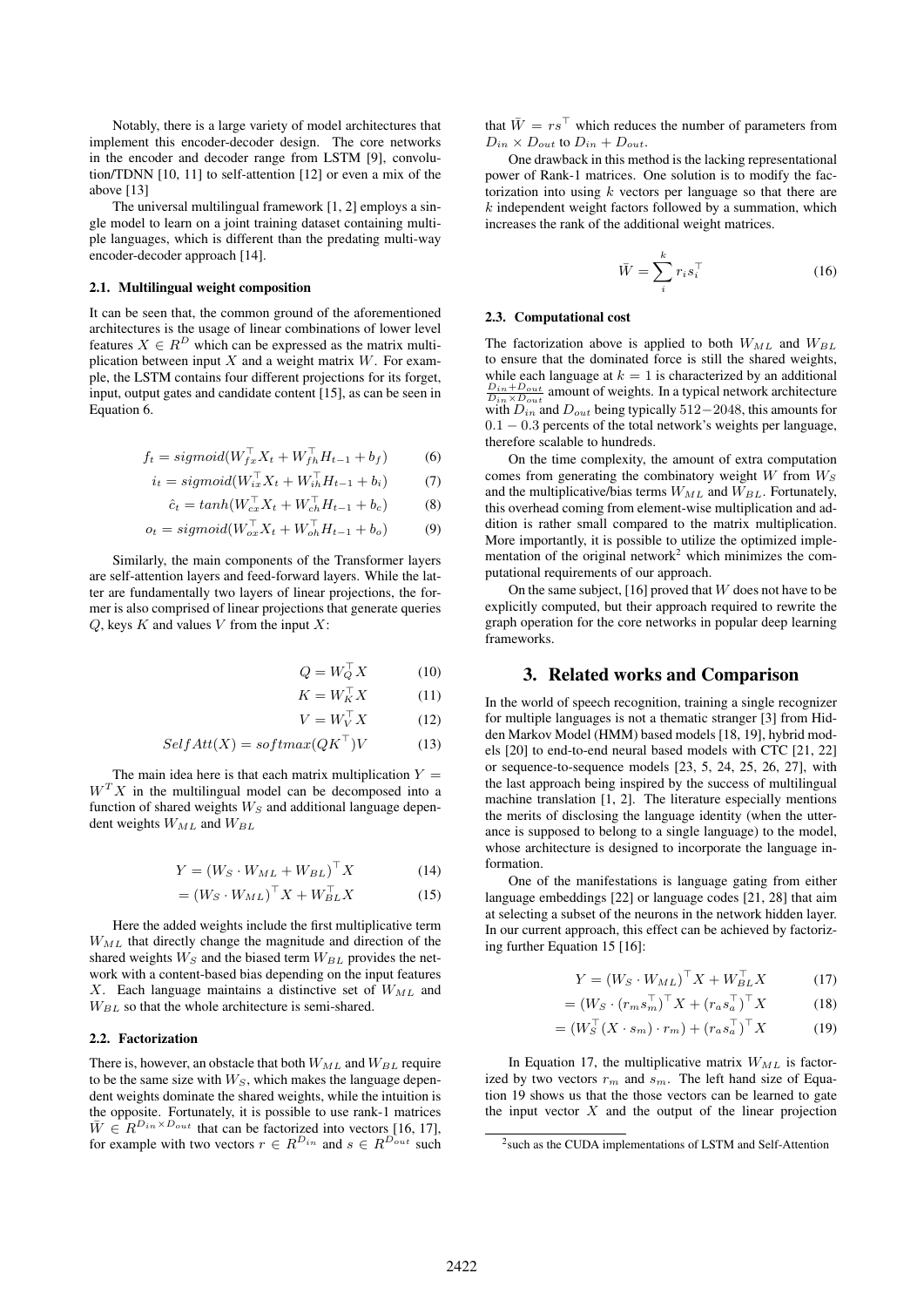$(W_S^{\top}(X \cdot s_m))$ . This intuition also suggested us to initialize  $r<sub>m</sub>$  and  $s<sub>m</sub>$  to one-vectors similarly to normalization techniques [29, 30]. Since layer normalization often comes before the linear projection layers in Transformers, this scheme also helps our model to generalize to assigning to each language a different normalization scale and variance [31].

On the other hand, the right hand side of Equation 19 gives us the bias to the linear projection which has been used in either language embeddings [32] and customized attention layers with language biases [5].

A different line of research involves using language code [21] to differentiate language coming from a separate classifier. The language code is often trained separately and then mixed into the ASR architecture later [28] giving the lingual bias. Our method can provide a similar effect with end-to-end training and without architectural modification. The advantage of this method is to exploit unlabeled (transcript-wise) data to gather language-specific information.

Architecture wise, [7] makes the network language aware using language-dependently adaptive feed-forward layers at the end of each Transformer block. While this method is able to be effective in translation [33] and speech recognition scenarios [5], it requires a considerable amount of parameters per language<sup>3</sup> and probably becomes incompatible with future architectures because it is specifically designed for Transformers.

The closest to our work is the parameter generator [4] that composes a weight matrix  $W \in R^{D_{in} \times D_{out}}$  using a shared tensor  $W_S \in R^{D_{in} \times D_{out} \times D_L}$  and a language embedding vector  $L \in R^{D_L}$ . The main disadvantage with that approach is that the amount of parameters linearly scales in the size of the language embedding  $D<sub>L</sub>$ , and the whole body of parameters participates in every language. Our initial experiments cannot produce a reasonable result for a straight comparison, partly because the memory is quickly overwhelmed by the number of parameters.

For a larger context, weight factorization has been investigated to generate distinguishable yet cheaper copies of an existing network to allow for economical ensembles [16], Bayesian networks [34] or continual learning without catastrophe forgetting [17]. Similar ideas to use different weights for different languages have been investigated early on by [35].

## 4. Experiments

#### 4.1. Datasets

The effects of the weight factorization methods are measured on datasets publicly available including Mozilla Common Voice [36] containing up to 27 languages, Euronews [37] and Europarl-ST [38] having 4 and 9 languages respectively. The preprocessing steps include converting audio into 40 dimensional feature frames, and generating BPE for each language with 256 codes each. Only Japanese and Chinese are handled at character level<sup>4</sup>. All of the three mentioned datasets come with the predefined validation and test partition, which are used in our experiments.

Two experimental scenarios are investigated in our work: initially we work on a set of 7 European languages: German (de), Italian (it), Spanish (es), Dutch (nl), French (fr), Polish (pl) and Portuguese (pt) each of which contain at least 60 hours of training data. The second scenario later expands to a total of 27 languages of more origin and diversity.

#### 4.2. Model and Training description

The experiments are conducted with two model architectures, two of which are commonly used in end-to-end speech recognition [39]: a) LSTM-based encoder-decoder networks [40] in which the LSTMs have 1024 hidden units and the encoder is downsampled using two  $3 \times 3$ -filter convolutional layers, and b) Transformer networks [6] with relative attention [41] with weight factorization for this multilingual setup. For the Transformer, we use the Transformer-Big configurations in [6] with model size 1024 but with 16 encoder layers with stochastic layer dropout with the same setting as in [12]. We found that using  $k = 4$  for the additive biases and  $k = 1^5$  for them multilingual biases is sufficient.

All models are trained on single GPU by grouping a maximum  $45,000$  frames per mini-batch<sup>6</sup>, and the gradients are updated every 16 mini-batches with adaptive scheduling in [6] using the base learning rate  $1.5^7$  and  $4,096$  warm-up steps. The inputs are masked with SpecAugmentation [40]. Given the large configuration, we train all models up to 150, 000 updates or up to 2 weeks. It is notable that the factorized versions have minimal overhead which results in a  $10 - 15\%$  training speed reduction, while the adapter method requires at least 33% more.

#### 4.3. Baseline models

The comparison in the upcoming result section involves two previous works that were re-implemented. First, the language embedding was concatenated to the speech features and word embeddings at the encoder and decoder respectively which was used in [32]. Second, the language dependent adapters [7] were used. In this case, we use adapters in the form of feed-forward networks with 1, 024 neurons in the hidden layer. While theoretically the language embedding is a subset of our factorized network because the former is essentially a small set of weights dedicated for each language, the adapter network is fundamentally different because it requires extra layers, adding depths and nonlinearity levels to the overall architecture, while our factorization scheme keeps the interaction between inputs and weights unchanged.

#### 4.4. Experiments with 7 languages

The word error rates for each language using two baseline models (with Transformer (TF) and LSTM), their factorized versions and the TF with adapter [7] are shown in Table 1. Averaged over the 7 languages, the error rate is reduced by 15.5% and 7.2% rel. for the Transformer and LSTM respectively, and the improvement is significant across languages, unlike the Adapter technique which manages to reduce the error rate for 4 languages but is not better for the other languages.

Regarding the number of parameters, the Transformer and its factorized variation has twice as many parameters as the LSTMs, thus possibly explaining the improvement regarding performance. While this seems to contradicts the large number of parameters for the ADT model that needs 42% more space than the factorized TF, the ADT actually adds more depth (2

<sup>3</sup>Each feed-forward component accounts for around 25% the amount of parameters of each encoder block.

<sup>4</sup>Our initial experiments with joined BPE gave worse results for the 27-language dataset

 $5$ Partly because the initialization is desired to be 1.0

<sup>&</sup>lt;sup>6</sup> speech inputs are often longer than their transcriptions, so grouping mini-batches by frames is more efficient

 $7$ The actual learning rate maximizes at around 0.001 and gradually decreases over the course of training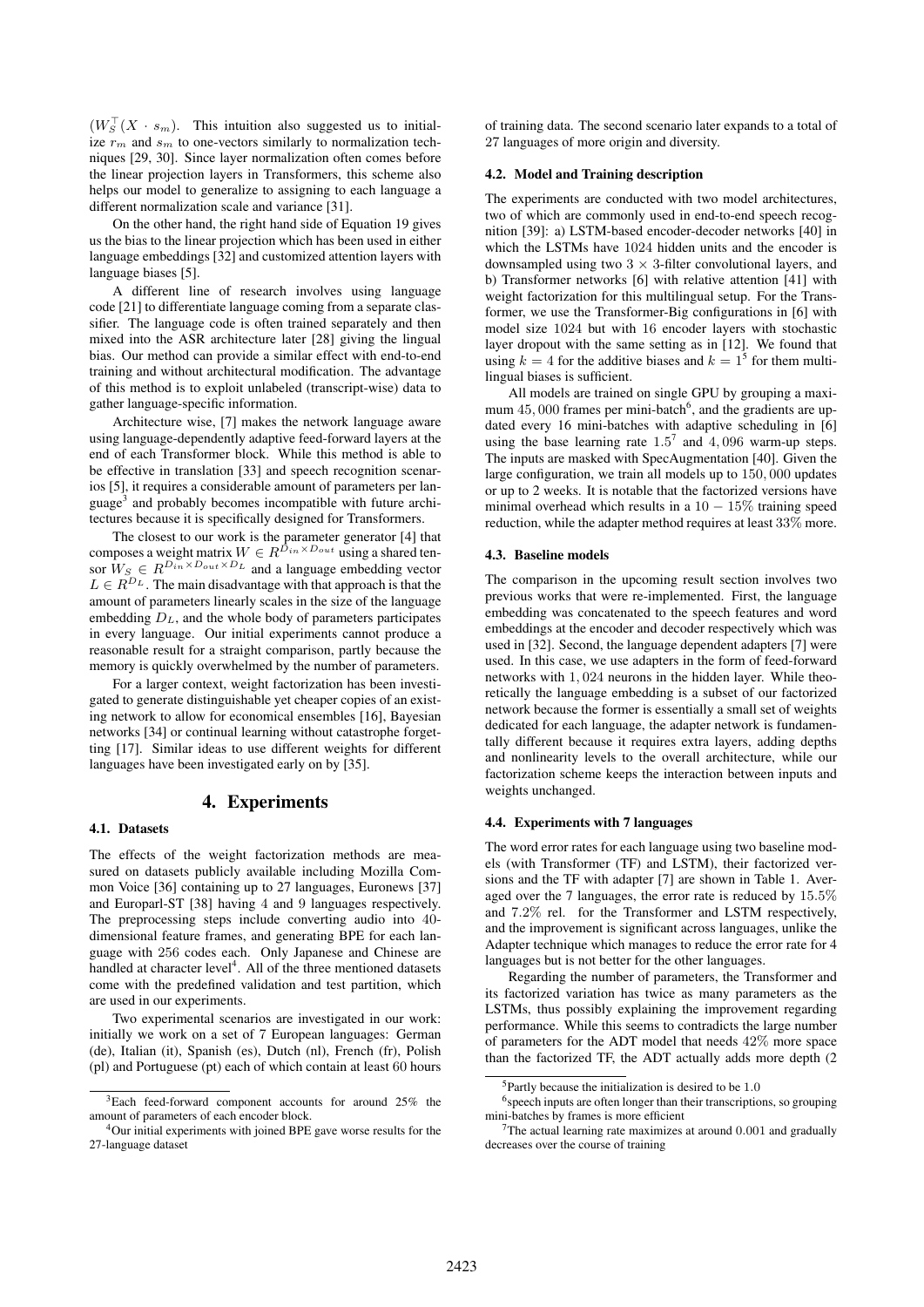per TF block). This is a significant change to the architecture because with layer normalization, all languages share the same layer mean and variance at each level, while this is not changed with the adapter.

### 4.5. Experiments with 27 languages

Under this condition, the factorization method maintains the improvement across all languages, with overall 26% rel. WER reduction in average for Transformer and 27.2% rel. for LSTM, as summarized in Table 2. Importantly, the factorized models are effective while using only 15% more parameters, while the ADT Transformer needs almost 1 billion parameters to achieve a 21.2% rel. improvement, due to each language requiring 2 more layers per block.

While the most resourceful languages such as German, Italian, Spanish and French observe the similar improvement compared to the 7-language experiment, the lower resource counterparts are often improved significantly compared to the baseline, regardless of the model architecture. The error rates on Japanese and Latvian testsets were decreased by 48% rel. compared to the base Transformer, and multiple languages were improved by 30% rel. including Arabic, Br, Cnh, Cv and Ta. The only language that remains a relative high error rate is Dhivehi, in this case staying over 60% regardless of the architecture. One explanation for the large improvements regarding lower resource languages is that, the language weights are only learned to optimize for those particular languages, while the shared weights are frequently changed attempting to optimize all different language/task losses. This problem is often alleviated using learnable and weighted sampling [42] to help the gradients remain stable for the less frequently visited languages.

A direct comparison between two Transformer variations shows that the factorization is consistently better in 21 languages and the adapters yielded better results in 6, given the same time and computational constraints. While it is also possible for the adapters to obtain better performances by longer training, the presented results provide evidences that our proposed factorization scheme is able to outperform both the baseline and the deeper language adapter network without extensive tuning and with reasonable resources.

Table 1: *Comparison on the 7-language dataset (WER*↓*). Our baseline models include the Transformers (TF), LSTM and their factorized (FTR) variations respectively. The last column is the Transformer with Adapter (ADT) [7].*

| Language | TF    | +FTR  | <b>LSTM</b> | $+FTR$ | <b>ADT</b> |
|----------|-------|-------|-------------|--------|------------|
| # Params | 335M  | 350M  | 167M        | 172M   | 497M       |
| de       | 15.78 | 14.62 | 15.75       | 15.53  | 14.71      |
| es       | 16.06 | 13.47 | 14.66       | 14.09  | 14.81      |
| fr       | 17.34 | 16.26 | 17.35       | 16.44  | 16.76      |
| it       | 18.62 | 15.82 | 16.65       | 15.63  | 17.58      |
| nl       | 26.61 | 22.33 | 24.18       | 22.57  | 31.84      |
| pl       | 20.4  | 15.7  | 16.39       | 15.28  | 20.65      |
| pt       | 25.8  | 19.3  | 23.21       | 19.49  | 25.19      |
| Mean     | 20.08 | 16.97 | 18.31       | 17.00  | 20.2       |

Table 2: *Comparison on the 27-language dataset. The models being shown include Transformers (TF), LSTM (TF) and their factorized versions (FTR). WER*↓ *.*

| Language                   | TF    | $+FTR$ | <b>LSTM</b> | $+FTR$ | ADT   |
|----------------------------|-------|--------|-------------|--------|-------|
| # Params                   | 355M  | 416M   | 177M        | 194M   | 980M  |
| (ar)                       | 26.2  | 17.81  | 28.73       | 20.02  | 16.56 |
| (br)                       | 51.85 | 34.69  | 71.53       | 40.49  | 40.21 |
| $(\text{cnh})$             | 52    | 38.33  | 62.19       | 36.59  | 55.18 |
| (cv)                       | 53.88 | 33.11  | 61.61       | 39.6   | 38.40 |
| (de)                       | 16.89 | 15.62  | 19.89       | 16.59  | 16.35 |
| (dv)                       | 71.63 | 63.72  | 80.18       | 64.82  | 65.23 |
| (es)                       | 16.05 | 14.53  | 18.41       | 14.82  | 15.27 |
| (et)                       | 33.95 | 30.43  | 39.63       | 34.26  | 28.12 |
| (f <sub>r</sub> )          | 18.61 | 17.24  | 20.86       | 17.43  | 17.87 |
| (ia)                       | 49.86 | 33.24  | 48.39       | 31.96  | 42.40 |
| (id)                       | 28.78 | 17.28  | 32.9        | 20.22  | 22.79 |
| (it)                       | 20.76 | 18     | 21.99       | 18.07  | 19.60 |
| (ia)                       | 39.17 | 20.44  | 38.92       | 23.79  | 27.55 |
| (1v)                       | 66.17 | 34.3   | 66.66       | 37.93  | 43.57 |
| (ky)                       | 22.08 | 17.17  | 18.68       | 21.46  | 12.86 |
| (mn)                       | 42.03 | 35.03  | 46.42       | 38.5   | 34.12 |
| (n!)                       | 27.54 | 23.75  | 29.44       | 23.93  | 28.30 |
| $\left( \text{pl} \right)$ | 21.81 | 17.8   | 19.92       | 17.19  | 18.75 |
| (pt)                       | 25.16 | 21.38  | 27.13       | 21.37  | 22.82 |
| (ro)                       | 39.39 | 32.15  | 34.7        | 26.73  | 41.71 |
| (sah)                      | 57.47 | 50.47  | 69.04       | 49.2   | 55.27 |
| (s)                        | 49.73 | 22.01  | 48.92       | 29.66  | 20.77 |
| (ta)                       | 33.1  | 22.34  | 18.87       | 28     | 16.36 |
| (tr)                       | 6.04  | 5.16   | 4.99        | 8.29   | 2.40  |
| (tt)                       | 24.96 | 22.12  | 38.03       | 24.07  | 21.83 |
| (zh)                       | 24.05 | 22.53  | 33.01       | 23.54  | 25.99 |
| Mean                       | 35.4  | 26.2   | 38.5        | 28.0   | 27.78 |

# 5. Conclusion

In this work, we proposed a method to decompose and factorize weights enabling multilingual end-to-end ASR models to learn more efficiently. While the main results are promising and the method can be applied to arbitrary neural architectures, we are also aware that method requires the utterance to contain a single language and thus is limited to such scenarios. Future work will investigate the usage in a code-mixing scenario and incorporating unlabeled data for language-specific feature learning.

### 6. Acknowledgements

We thank Jan Niehues for suggesting the similarity between the multiplicative weights and layer normalization.

Parts of this work were realized within the project ELITR which has received funding from the European Unions Horizon 2020 Research and Innovation Programme under grant agreement No 825460.

Parts of this work were realized within a project funded by the Federal Ministry of Education and Research (BMBF) of Germany under the number 01IS18040A.

### 7. References

[1] T.-L. Ha, J. Niehues, and A. Waibel, "Toward multilingual neural machine translation with universal encoder and decoder," *arXiv preprint arXiv:1611.04798*, 2016.